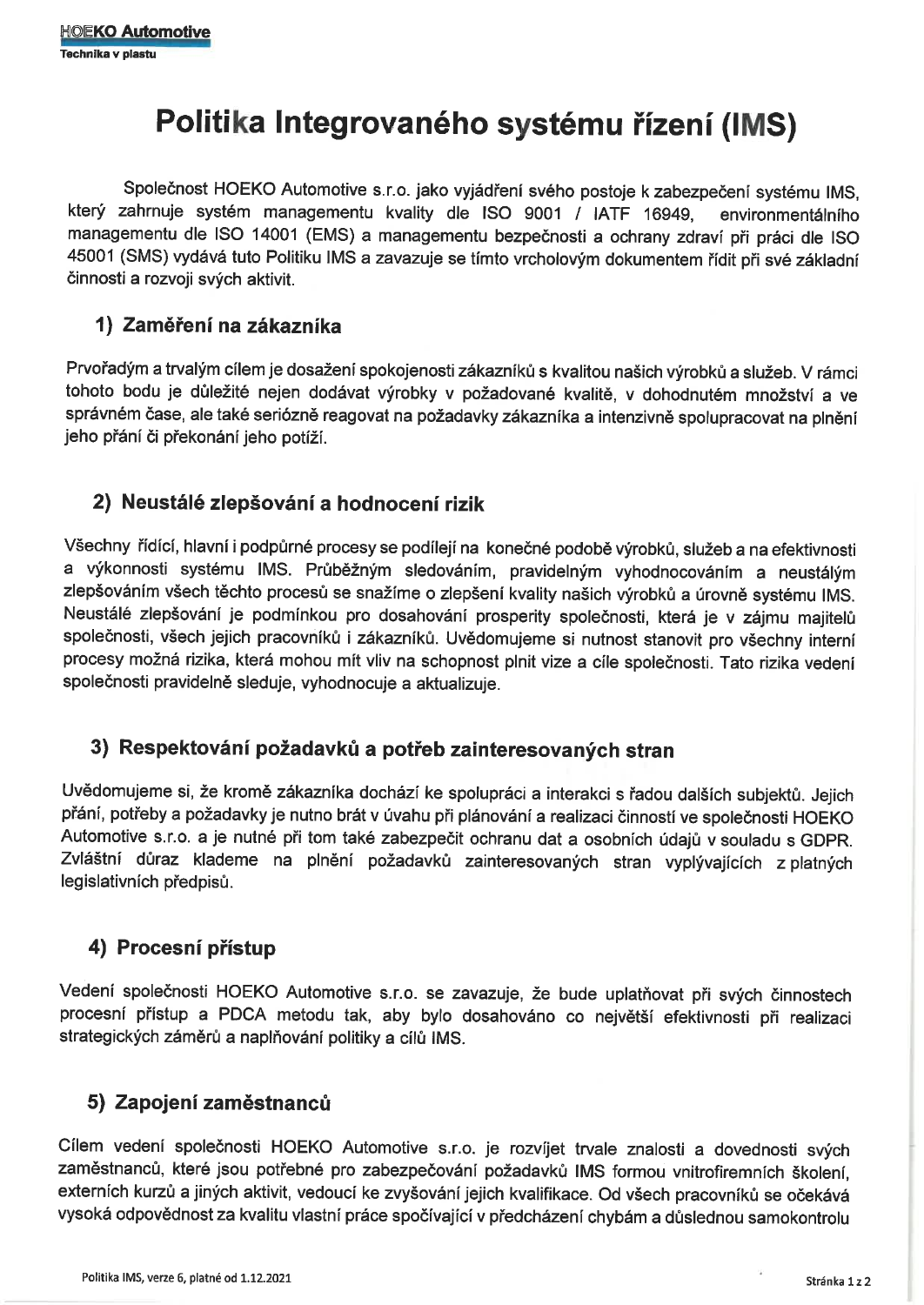výsledků své práce. Všichni vedoucí pracovníci zodpovídají za zavádění, prosazování a dodržování politiky IMS v jimi řízených organizačních útvarech a za zvyšování povědomí zaměstnanců o IMS.

### 6) Bezpečná a týmová práce

Vedení společnosti HEOKO Automotive s.r.o. se zavazuje udržovat systém managementu bezpečnosti a ochrany zdraví při práci a v jeho rámci stanovil role, odpovědnosti a pravomoci tak, aby odpovědnost za bezpečnost a ochranu zdraví při práci byla nedílnou součástí celkové odpovědnosti vedoucích zaměstnanců na všech úrovních řízení. Vedení společnosti se zavazuje vytvářet a poskytovat přiměřené zdroje na vytváření podmínek pro bezpečnou a týmovou práci zaměstnanců. Od svých zaměstnanců očekává dodržování bezpečnostních předpisů a týmovou spolupráci při řešení každodenních problémů.

## 7) Ochrana životního prostředí

Management společnosti se zavazuje se k neustálému zlepšování systému environmentálního managementu, prevenci znečišťování a své environmentální výkonnosti. V maximální míře bude zajišťovat ochranu přírodních zdrojů a zavazujeme se trvale snižovat produkci odpadů, zejména nebezpečných.

V Jiřicích dne 1.12.2021 Vypracoval: Petr Roček **Quality Manager** Schválil: Jelínel Plant Manage

Vypracoval:

Lukáš Rokos **Technik EHS**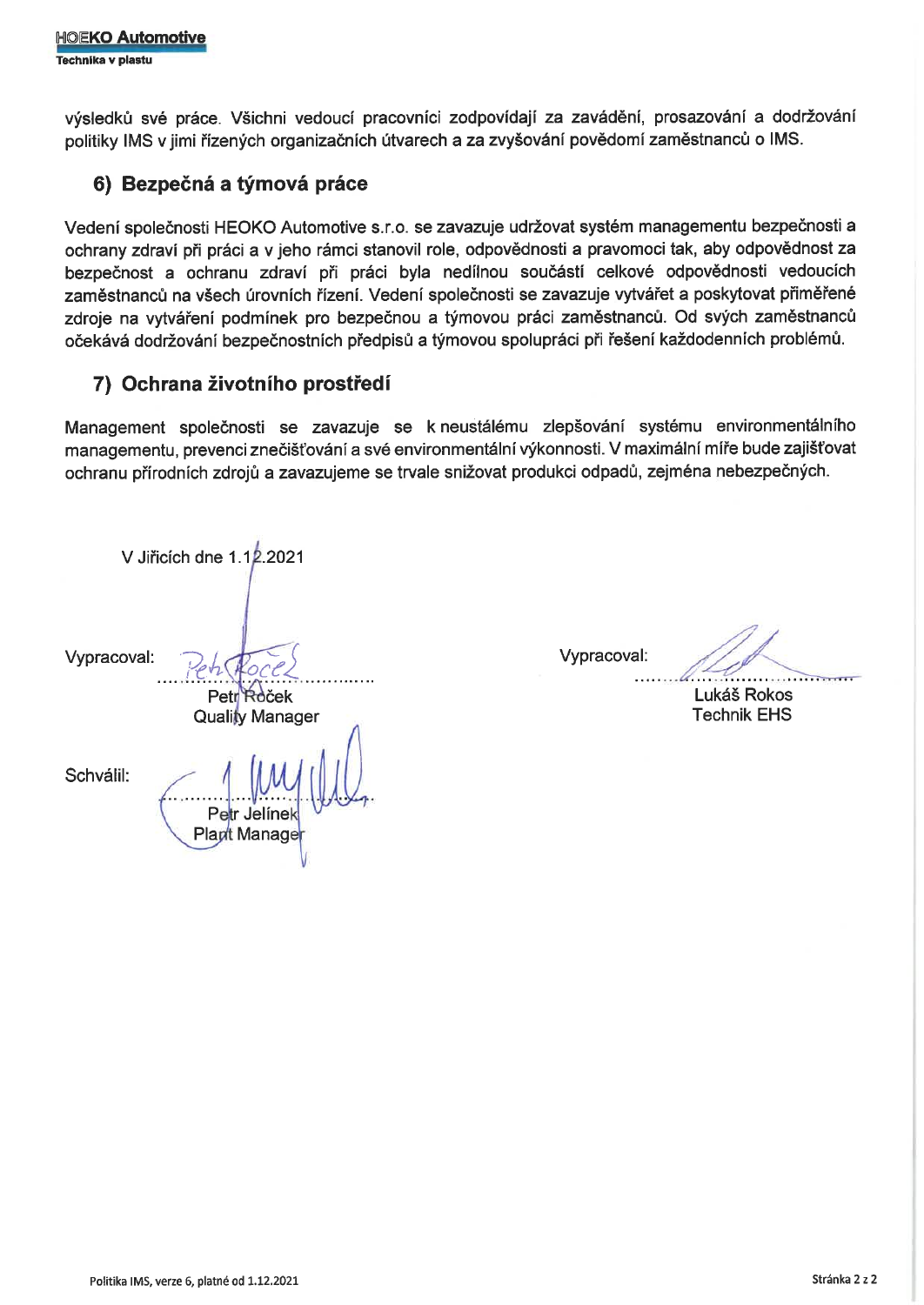# **Policy of the Integrated Management System (IMS)**

The company HOEKO Automotive s.r.o. issues this IMS Policy and undertakes to follow this supreme document in the company's fundamental activity and in development of its other activities, as a statement of its attitude to securing the IMS, which includes the Quality Management System in accordance with ISO 90001 / IAFT 16949, the Environmental Management System in accordance with ISO 14001 (EMS) and the Health and Safety Management System in accordance with ISO 45001 (SMS).

# **1) Customer focus**

Our primary and permanent goal is to achieve customer satisfaction with the quality of our products and services. Within this point, it is important to deliver products in the required quality, in the agreed quantity, and at the right time, and also to react to customer requirements and intensively cooperate on achieving customer needs or overcoming their difficulties.

#### **2) Continual improvement and Risk management**

All controlling, main and support processes contribute to final look of products, services and to efficiency and performance of the IMS. We strive to improve the quality of our products and the level of the IMS by ongoing monitoring, regular evaluating and continual improving of the above-mentioned processes. The continual improvement is a condition for achieving the company prosperity, which is in the interest of the company owners, all their employees and customers. We are aware of the necessity to determine possible risks for all in-house processes which may affect the company´s ability to meet its visions and goals. The company´s management regularly monitors, assesses and updates these risks.

### **3) Respecting stakeholder requirements and needs**

We are aware that, in addition to the customer, there is a cooperation and interaction with a number of other entities. Their needs, requests and requirements must be taken into consideration when planning and implementing activities in the company HOEKO Automotive s.r.o. In such a case, it is necessary to ensure data and personal data protection in accordance with the GDPR. We put special emphasis on meeting stakeholders´ requirements arising from applicable legislation.

### **4) Process approach**

The management of HOEKO Automotive s.r.o. undertakes to apply the process approach and PDCA method in its activities in order to achieve the greatest possible efficiency when implementing strategic intent and fulfilling the IMS policy and goals.

### **5) Employee involvement**

The goal of the HOEKO Automotive s.r.o. management is to continuously develop their employees´ knowledge and skills, needed to meet requirements of the IMS, in the form of in-house trainings, external courses and other activities which lead to increasing the employees´ qualification. All employees are expected to be highly responsible for the quality of their own work. Their responsibility consists in preventing mistakes and in thorough self-monitoring of the results of their work. All the managers are responsible for implementing, carrying through and following the IMS policy in the organisational units they manage, and for raising employees´ awareness about the IMS.